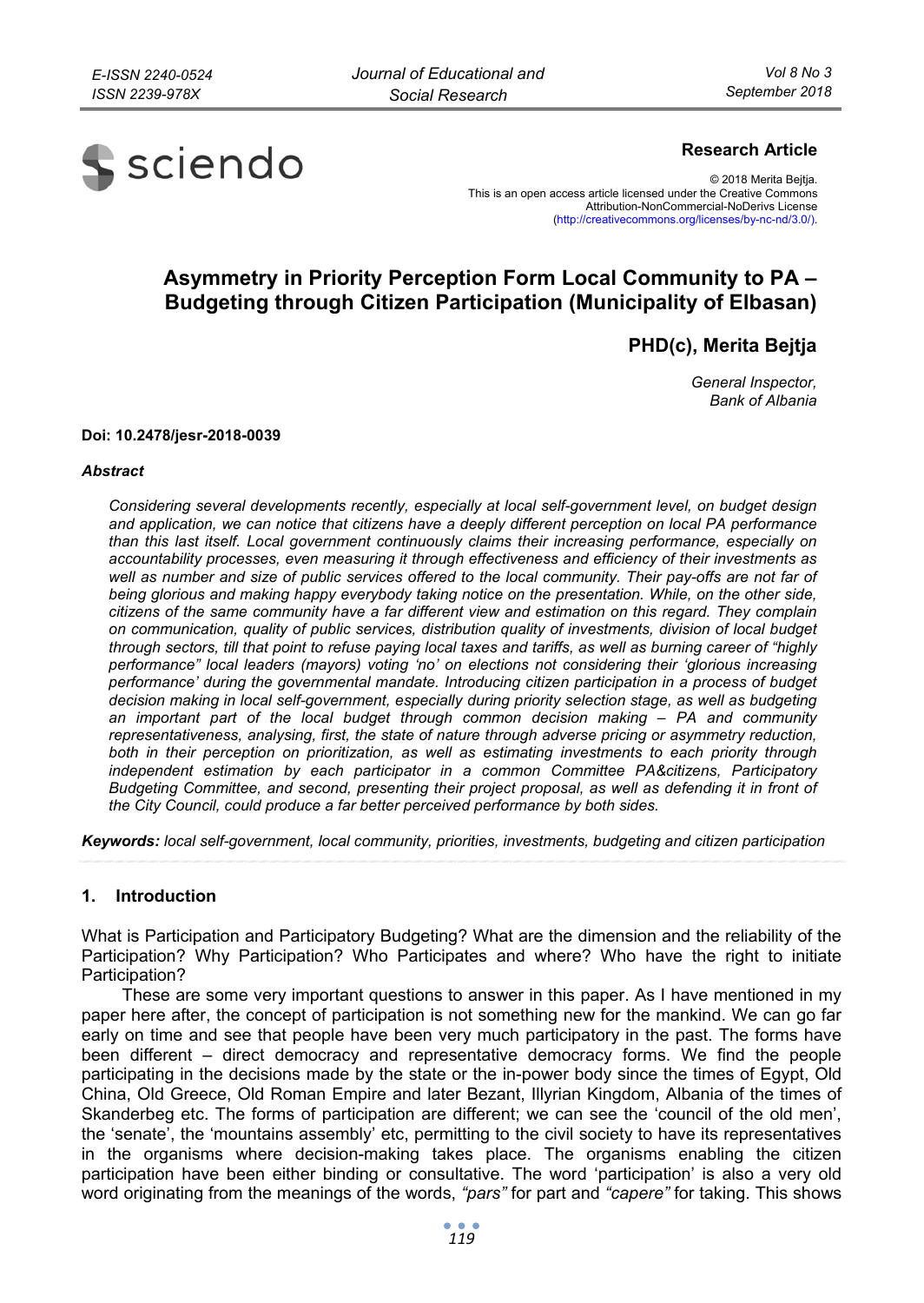once again that the phenomenon is too old.

Participation consists in the involvement of the civil society to take part in the public decisionmaking process, in order to enhance the level of the performance of the PA, to make sure, that the citizens will gather more benefits as public goods and state will increase performance collaborating with the community. In some cases participation is constituted by constitutional law and somewhere else it is expressed volition of both state and civil society. We also see that participation is one of the three main principles of the EU - the principle of participatory democracy  $($ l-46 $)^1$  – as expressed in the Draft of EU Treaty.

The dilemma stands on more or less participation. More participation could bear the risk of losing order, having difficulties in resolving or managing some very important issues as national security, financial equilibrium of the market, minority rights, sustainable development and environment care etc. This can forge parallel forms of power, very dangerous for the democracy. Too much participation can lead in les responsibility by the state in fulfilling its main duties toward civil society. On the other side, less democracy means too much power for the state, trends for dictatorship, suppression of the free initiative and of the spontaneity of the civil society, weak interpersonal links, less trust in the social actions, limited development. The state commands the life in every detail and the citizens expect everything from its actions. The individual and his spontaneous creativity tent to wipe off. The society lacks of the bright ideas, vital for the development.

### **2. Theoretical Perception on Participation**

There are some very important concepts and issues related to participation. First, the situation in the modern times shows some preconditions on participation as we notice "a more large spread of the consciousness of the people on the insufficiency of the constituted and organized democracy, and the necessity for centralised decisions to be made in certain levels of the government, tenting to introduce the role of the individual in this collective machine or the role of his aggregate social groupings"<sup>2</sup>. Also important to be considered is "the need for instruments compensating the insufficiency of the jurisdictional tutelage regarding the PA"<sup>1</sup> . Another point in this context also is the need for the realization of a diversified structure to make the system more flexible in its performance.

Second, "the Participation is not only a product of the liberal policy, but one of the fruits of the post-industrial society" (Huntington), of the phenomenon closely linked with that (the higher wellbeing, the more free time the people have, the higher level of education etc), as well as new values, defined post-bourgeois (environment and sustainable quality of life) linked with this society.

Third, we refer to the concept of "il nodo della partecipazione" (trade-off of the Participation<sup>3</sup>). It presumes all the problems, not theoretical or law-based, but of practical sense and of course matters of fact, such as political, ideological, technical and practical problems of Participation, delay on the responsibility to solve those, which is in fact nowadays the trade-off of the Participation.

Fourth, what is the meaning of Participation? "It means and presumes "taking part" in a process of decision-making, regarding topics or subjects different from those to which one law or normative act attribute institutionally the competence to decide to institutions of PA and orders to act on this purpose"<sup>1</sup>. This means, that the society must not tent to prevail the role of PA by mean of Participation – I shall talk on this argument latter on.

In this context, "the participator is the foreigner/outsider in one family"<sup>1</sup>, but accompanying necessarily this family in its walking forward during a long time. This foreigner in the case of PA is the citizen. In this case it becomes difficult to be accepted, because the citizen stays in the centre of a democracy, "the owner of the house itself"<sup>1</sup>. It depends on the standpoint of view.

Fifth, the local institutions some times are considered as instruments of Participation, even

*<sup>1</sup> Draft Treaty of EU* 

*<sup>2</sup> Maria Nigro, Il nodo della Partecipazione, 1980* 

*<sup>3</sup> Translation by the author*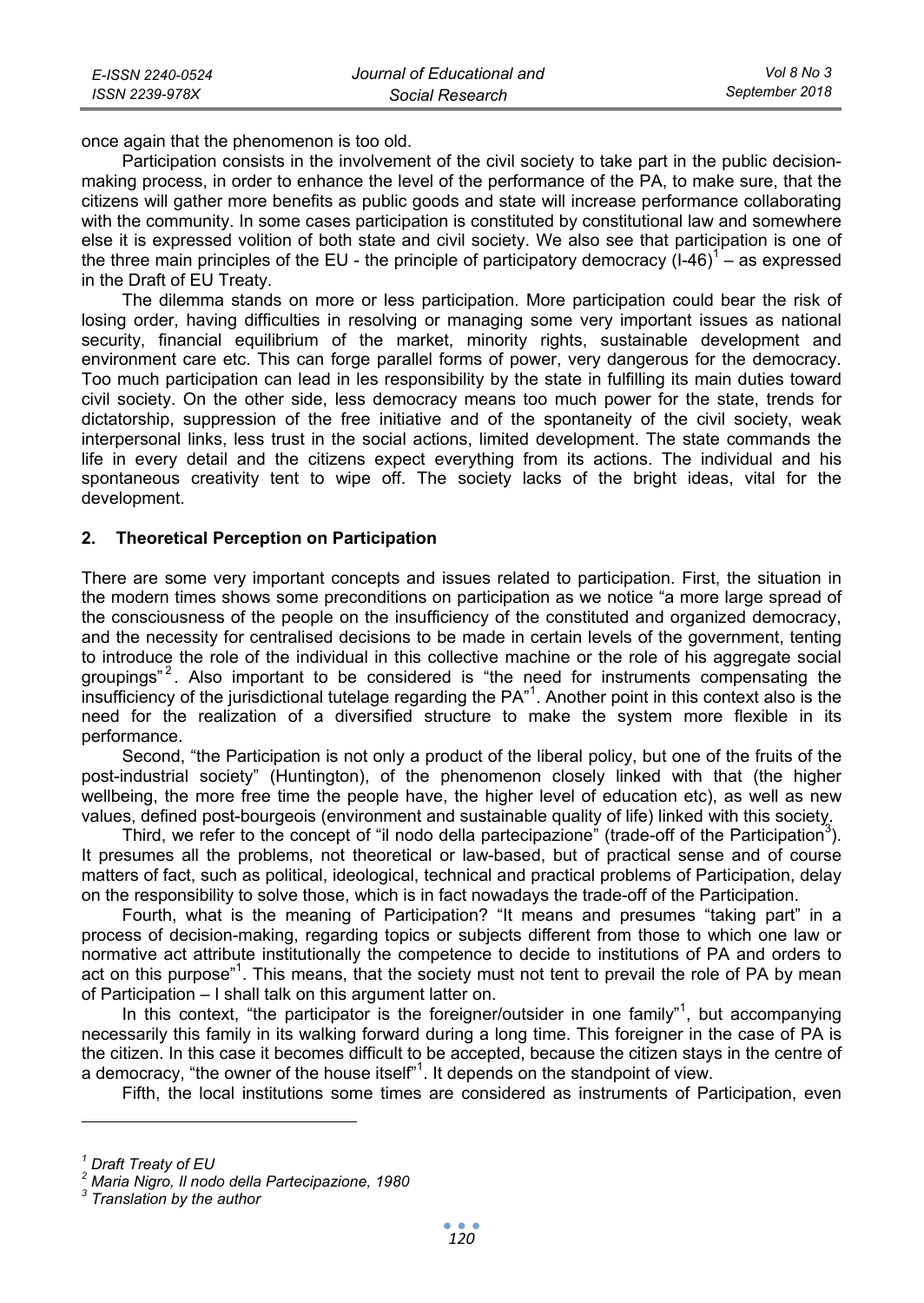| E-ISSN 2240-0524 | Journal of Educational and | Vol 8 No 3     |
|------------------|----------------------------|----------------|
| ISSN 2239-978X   | Social Research            | September 2018 |

when in some cases their tendency is to be incorporated to the central government, managing in citizens interests some channels of communication with the central government as in the case of the referendums, mechanisms of consultancy etc.

Reassuming, it is clear now to say that "the democratic Participation is a variable instrument of coordination between state and society, the processing tool of institutional mediation of the two systems, state and society, with the results that the social one enters in the process of the formation of the state's volunteer behaviour as a participatory unit"<sup>4</sup>, or that "the Participation is an expression and effect of the modern conceptuality of the report between the state and the society"<sup>2</sup>. This means that "neither rigorous distinction nor confusion, but reciprocal coordination for purpose of the creation of the political unit is more sense full" – W. Schmitt Gläser 1972 (the Congress of the German publicists).

Applying the model of Potential Pareto Frontier and Efficiency, we can find the level of participation, the sum of the points on the Pareto Potential Frontier, where the situation promises to be better for both The Society and The State. This means that at least one of them will take benefits from the participatory process, without diminishing benefits for the other. The benefits for the civil society can be more public goods produced by the state and directed where the society asks/needs those. Here we find place for different levels of Cost and Benefit Analysis on the projects and policies planned by the state – *ex-post analyses, ex-ante analyses and in medias-ress analyses*. In these analyses, the best can be drown having also the participation of the society in every step and decision-making of the state's activities in different forms and dimensions. Meanwhile the benefits of the state can be a higher belief of the society in it, lower costs in applying policies and projects, better allocation of funds, and a bigger surplus on its activities, ensuring higher incomes and a better performance answering to the needs and requests for services by the community of its citizens. This can bring also benefits for the municipality staff and the Mayor, diminishing somehow the power of the Municipality Council and of the policy regarding the decision-making process, putting them face to face with the citizens, trying to increase their responsibility and accountability in front of the society.

The question is to find the right positions that the state and civil society can hold in front of each-other, as well as the level of Participation of the civil society in PA decision making, which is illustrated with the following graphic:



**Fig. 1.** The participation of the society in the states affairs

 $\overline{a}$ 

*4 W. Schmitt Gläser 1972 (the Congress of the German publicists)*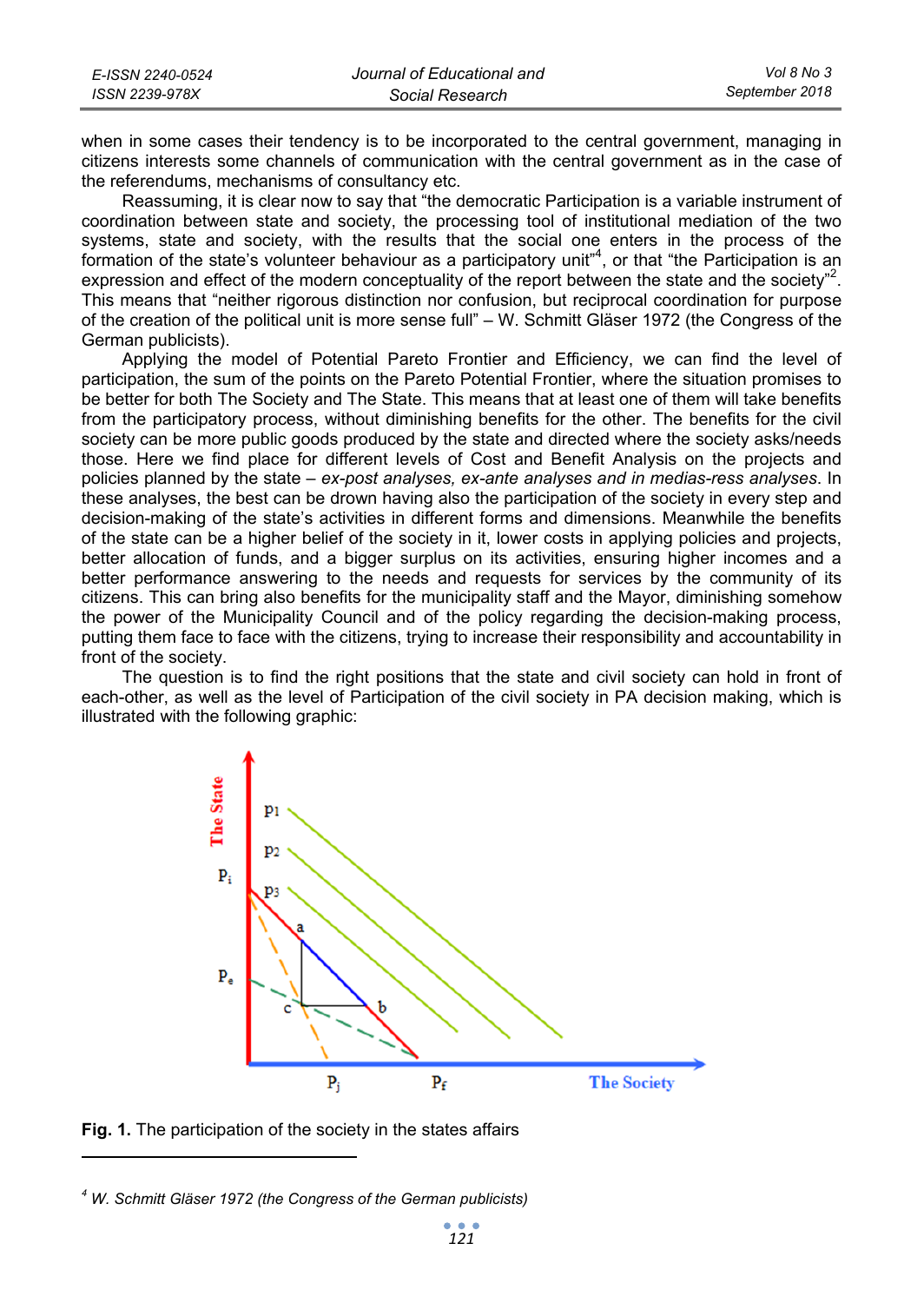Where:

 $p_1, p_2, p_3$  = the participation in different levels of socio-economic development of the society.

 $P_i - P_j$  = the participation of the civil society in PA affairs – minor Participation of the civil society in states affairs, which means less communication between those.

 $P_e - P_f$  = the participation of the civil society in PA affairs – more Participation of the civil society in states affairs, which means much communication between those and weakening of the role of the state in fulfilling its duties.

 $P_i - P_f$  = The Potential Pareto Frontier applied on regard to the level of participation of the society in the state's affairs and decision-making process.

a - b = The segment of Participation whose points offer a better situation for all the participants as well as for the state. This is called the Pareto Efficiency.

∆ a,b,c = All the alternatives better than the existing situations on the civil society participation in the PA decision-making and affairs, but not the best for this level of development.

To explain better what the graph shows we can take into consideration two main points based on two different standpoints of view.

- 1. Through Participation, the state introduces in its inn as much society as possible, having this way the guarantee of society's complicity in its performance. This makes the trade-off not political, but technical too, for it confounds the role the state have and must play. The key matter here stands on finding the size of Participation, in a way it can help and not slower the growth rate of the performance of the state, making always clear the distinction between state and society. Sometimes the productivity of the state increases through more Participation and, in such cases and actions, the society prevails the states' role, but this is only circumstantial and depending on the level of the public goods and of the social capital of that society.
- 2. "Through Participation the society becomes state"<sup>5</sup>. It risks making the state fragile and opposed to risks and defects, until destroying its functioning and the model of the state. This means that it is time for big changes in the states model of functioning – example, the collapse of the communist-socialist regime in Albania and the substitution with the democracy. The society must have the autonomy to coordinate its activities in a proper way, far from the laws and norms of the state, even their target is corresponding. This is the right way it can promote a real development process on itself and pull the state in its way and development initiatives. Important is that society must not lose its immediate character of action and intervention and its spontaneity in its participatory process. "It acquires new roles, but without losing its original ones<sup>36</sup>. In this context we must try to institutionalize the participation of the civil society in PA decision-making, but not to build a counter-state which acts in parallel and substituting the real one. In a point of view this may be considered informal or illegal.

Considering the fig. 1, the analysis states that all the points falling within the segment "a-b" offer the best limit situations of participation for both players, state and society. The society can gain more benefits from the state's functioning playing an important role in the decision-making process of the state. This means more public goods and a higher level of the social capital. A higher level of social capital means growing performance and sustainable development of the state. The level of collaboration and co-operation between them is optimal for that level of socio-economic development. The points falling within the triangle a,b,c represent situations or levels of citizen participation better than all the former developments. The curve  $P_iP_i$  represents all the points of participation between state and society, in a level of socio-economic development, where the technologic development and innovation are the main motors which push forward the economy and the society. We see a strengthening of the state and its role as regulator and promoter of development. The maximum tendency of this case is a strong authoritarian state with a weak participation of the society in PA affairs, increasing forms of dictatorial state and reducing of the

*<sup>5</sup> Maria Nigro, Il nodo della Partecipazione, 1980* 

*<sup>6</sup> Maria Nigro, Il nodo della Partecipazione, 1980*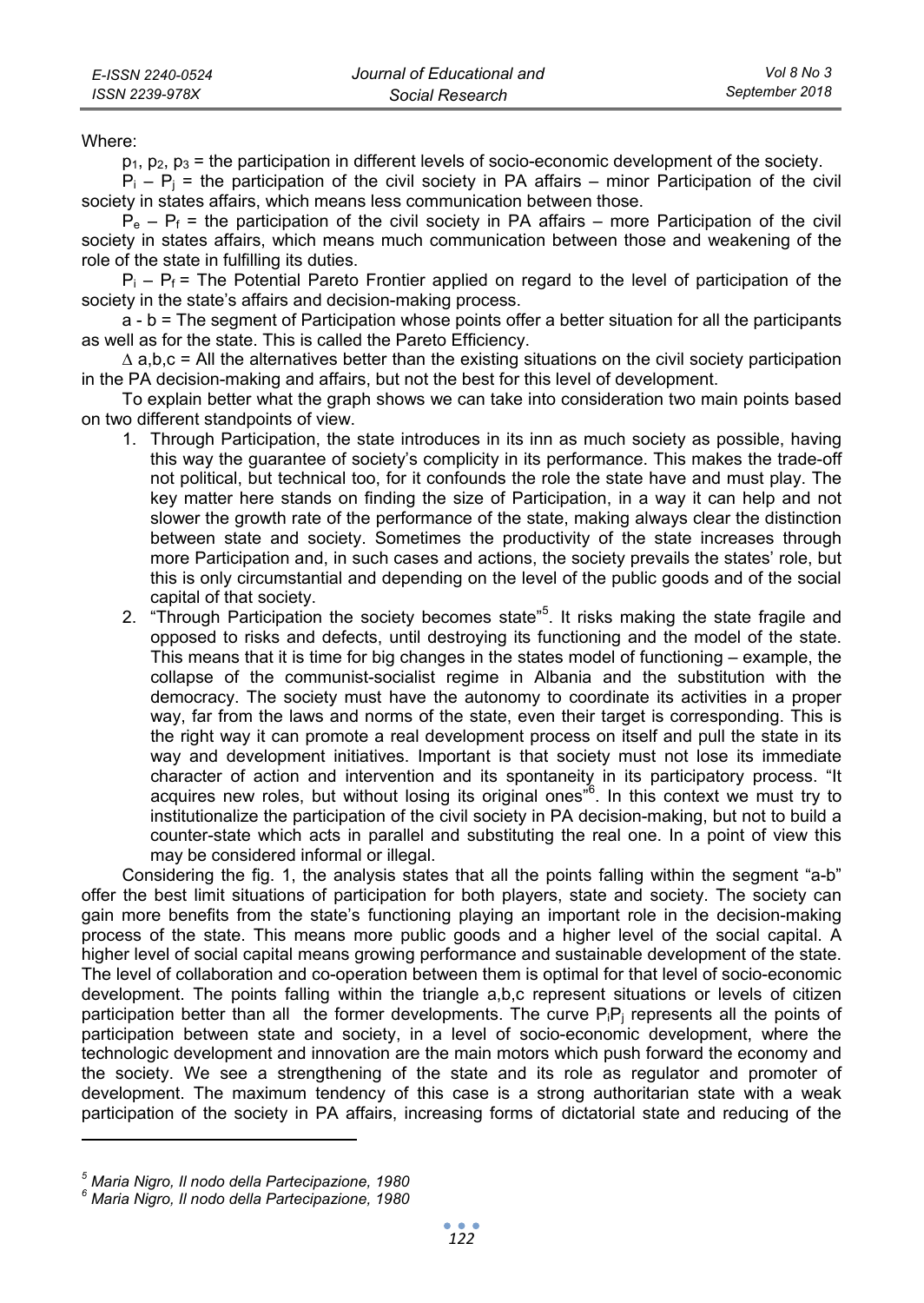| E-ISSN 2240-0524 | Journal of Educational and | Vol 8 No 3     |
|------------------|----------------------------|----------------|
| ISSN 2239-978X   | Social Research            | September 2018 |

democracy. The state becomes "good". The curve  $P_eP_f$  represents a situation where the role of the state in the socio-economic live and development is weak. The role and the function of the state is limited in some important functions and the level of delegation of the power to the civil society is high. This situation can bring in a lack of responsibilities from the state's side; the society manages too many functions whose responsibility has no name. The development tends to degenerate into anarchic movements and the society to become fragmented. The society is ruled more by norms than by law. The state has no strategic goals and the development tends to be spontaneous. We can note tendencies of parallel movements of rule on the society, substituting the state's role and function. The society starts feeling insecure. While the curves  $P^1$ ,  $P^2$  and  $P^3$  represent other Potential Pareto Frontiers of the participation of the society in the state's affairs and decisionmaking process in other levels of socio-economic development.

The benefits and the costs of participation can be measured and analysed by using the Cost and Benefit Analysis method which can measure the state's and society's surplus by the participation, measured both as value of benefits per Euro spent or in terms of Euro cost per unit of benefit and beneficiaries. This analysis can add points in favour of the better or best policies and projects to be developed by the state.

There are also other acts and documents, as well as laws sanctioning forms of the Participation which in general state what we mentioned above.

### *2.1 EU law on the participation*

Everything on the participation process starts from the idea that the citizen is in the same time governor and governed. First, this rises up a very important right "the right to be heard" within EU. This is a right emerged on the years '70 linked with the phenomenon of the competition and then with the phenomenon of antidumping and the use of the structural funds on the development of markets and economies under the average of the EU. On this regard the ECJ have enlarged the limits of participation further in more aspects, where the most important is the right to access in the documents of EC, right recognized by the Commission in general terms. This right was reduced partially on the years '80 by ECJ on the bases of other principles, "the right of the privacy on the own data" and "the right on the saving of the secret on some documents".

Second, the process continues in the beginning of the years '90 with "the principle of transparency", more linked with the communitarian administration (CA). During this period we see the enlargement of the idea/principle of the "open government". On this regard the Treaty of Amsterdam recognizes in a wider base "the right to access in the documents of the EU Parliament, of the Council and of the Commission"<sup>7</sup>, through the guarantee of a "right to access in documents" stated in the Paper of the Fundamental Rights, Art. 42 and, at last, through the approve of a Regulation (Statute) on the right to access in the public documents of the Three above mentioned Institutions<sup>8</sup>

Third and most recent one rises up the necessity of the Participation as a fundamental right. This intends the participation of the individuals, enterprises and of their associations, then of the civil society in the legislative proceedings and in the communitarian rule-making process. Participation, according the Commission, can "take two forms; *with the first*, the Commission will consult the civil society on the principal legislative proposals, publishing in its web site one description on the specific matters to be discussed, also the answers and, in an explaining memorandum linked to the proposals, the synthesis of the answers and the way in which those influence/incise on the legislative proposal of the Commission"<sup>9</sup>.

*With the second form*, what the Commission calls co-regulating, the associations will take

*<sup>7</sup> Treaty of CE, art 255* 

*<sup>8</sup> Regulation of the EU Parliament and Council 1049/2001/CE, 30.05.2001; in GUCE L145, 2001, p 43* 

*<sup>9</sup> Communicate of the Commission "On a reinforced culture of the consultancy and dialogue" – General Principles and Minimum Standards on the consulting of the interested parties, Recommendation by Commission, COM 2002, 704; def., on 11.12.2002 pp 18-20*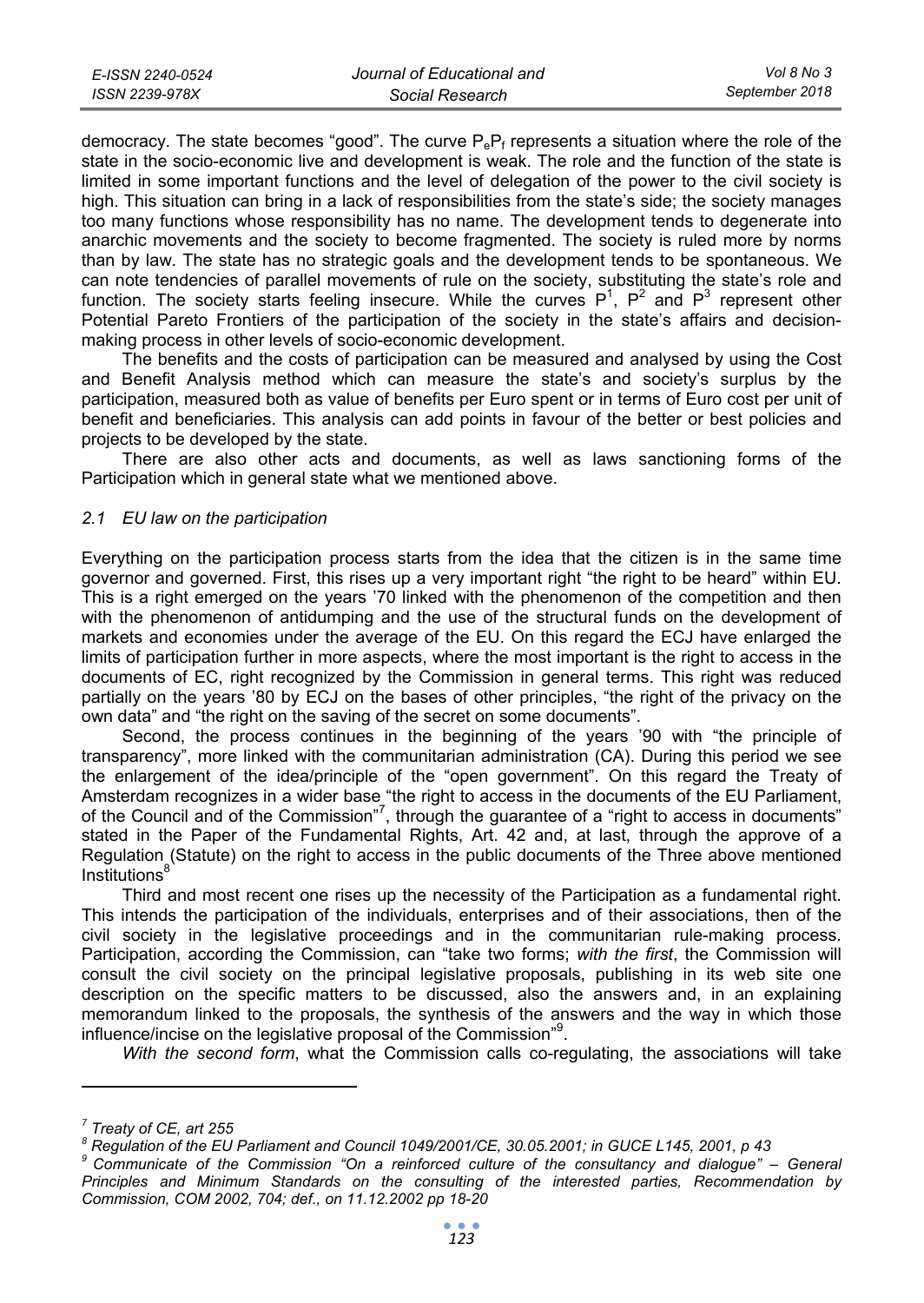| E-ISSN 2240-0524 | Journal of Educational and | Vol 8 No 3     |
|------------------|----------------------------|----------------|
| ISSN 2239-978X   | Social Research            | September 2018 |

responsibility to actualise the basic legislation rising up criteria and codes of behaviour under the general supervision of the Commission and of the Committees of the Commission. This coregulating is not recognized generally as Participation of the civil society in the EU governance, furthermore, it is not perceived as governance at all. The associations deal with or participate only in specific questions not of a great importance (minor) referring to the White Book on the Governance (pp 11-13). This way, "the co-regulating is an extreme form and potentially unequilibrated of the Participation of the civil society in the governance". "… To conclude, there are two ways in which the civil society is called to participate in the European governance; the Commission can decide to conserve its powers and request the view-point of the civil society in a more systematic way than it has been doing in the past, or can transfer those powers to the organizations/associations of the civil society, but maintaining/keeping a general supervision on their activities"10.

In the White Paper on European Governance, the Commission emphasises the increase of the distrust on the institutions of EU, considering the EU sometimes as "remote and at the same time too intrusive". It emphasizes in this context the need to connect Europe and in the same time to make it belong to its citizens.

Once nominated President of EC on 1999, Mr. Romano Prodi decided to address more actively the question of the EU citizens participation in the decision-making process on the EU project developments, looking for ways aiming to generate a sense of EU project belonging to Europe – its democratic form of being, civil society and institutions. He placed in the centre of the future developments of EU the principle of "good governance", which means "bottom-up" participation in EU decision-making and affairs through public partnership with the civil society and all the social mechanisms and elements of the social environment.

The Commission recommended and emphasized the need for a stronger partnership and joint action with the civil society and new actions toward a culture of consultation and dialogue. The Direct Democracy/Civic Participation sends and somehow forces to a new "opening up of the policy-making process to get more people and organizations involved in shaping and delivering EU policy"11. It is recommended that the EU must become less hierarchical – top-down – complement its policy tools in a larger scale with the non-legislative instruments. The question is in this case how much the institution of participation feeds the formal part, the PA decision-making and affairs, to enhance their performance and their success in the policy-making. The Union sees the NGOs and other civil society actors as stakeholders and actors of the direct democracy – Participation. This new policy followed by President Prodi, gives to the EU institutions more accountability and legitimacy. In this case the NGOs can be and play the role of the facilitators between the civil society and the EU in this broad dialogue , as well as they can become "agents of political socializations"<sup>12</sup> and "potential catalysts of the change"<sup>13</sup>.

All the developments and efforts to involve and foster the civil society to participate in the EU decision- and policy-making process were embodied in the draft treaty of EU, which states that the democratic life of the EU rests on three principles:

- 1. The principle of democratic equality (Title VI, Art. I-44)
- 2. The principle of representative democracy (I-45)
- 3. The principle of participatory democracy  $(1-46)^{14}$

According to the communications of the Commission we can evident three distinct discussions on the legitimacy of the policy-making through the civil society; "the expertise" of the technocrats; the concession to the Commission as an enterprise occupied in the administration of the "good

*<sup>10</sup> Il Procedimento Amministrativo nel Diritto Europeo – "Tre generazioni di diritti di partecipazione", Francesca Bignami , pp 106* 

<sup>&</sup>lt;sup>12</sup> Warleight, Alex. November 2001. "Europeanizing" civil society: NGOs as agents of political stabilization. *Journal of Common Market Studies, Vol. 39, No. 4, p. 619.* 

*<sup>13</sup> White paper, Ib. p. 622 14 Draft Treaty of EU*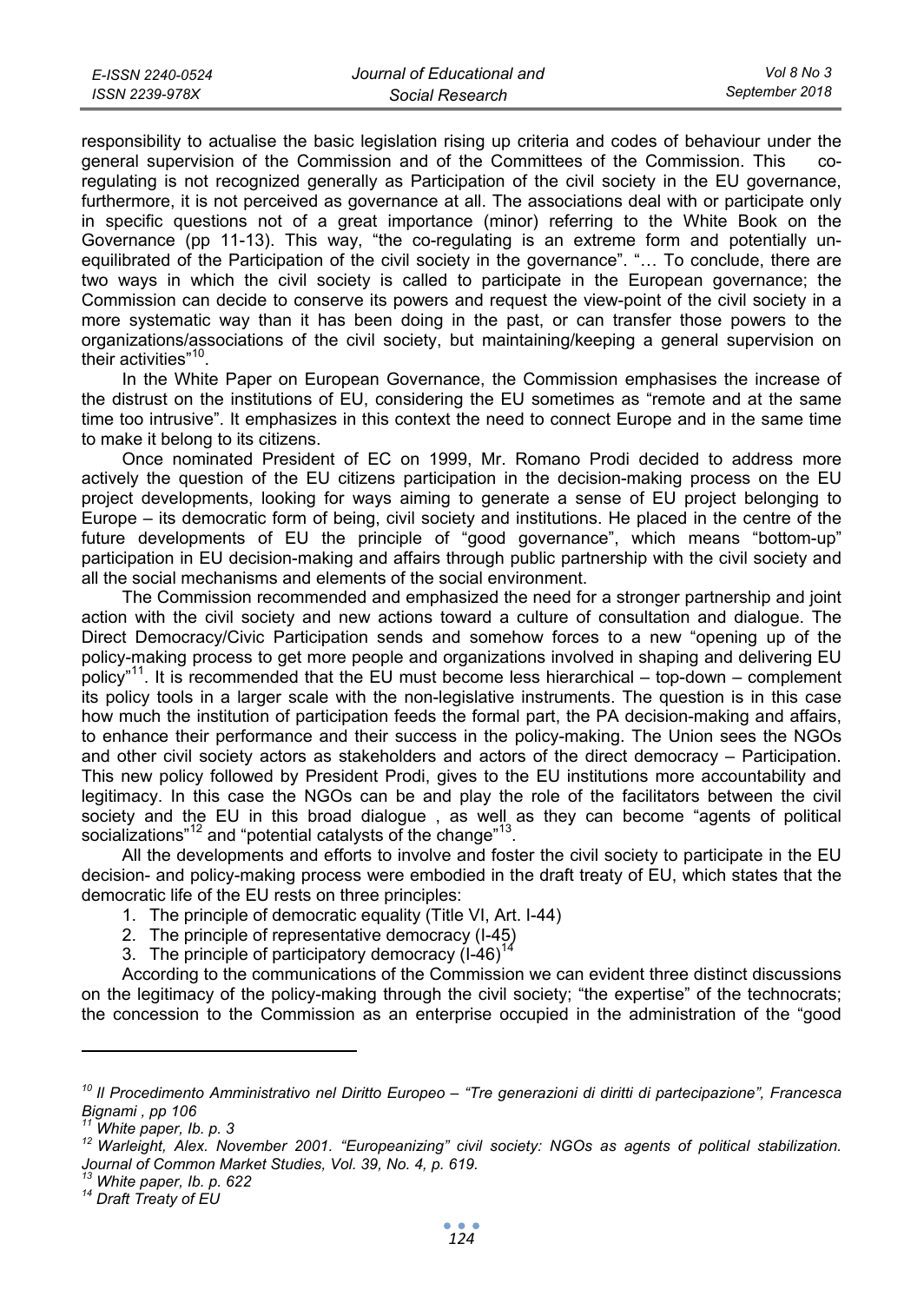practices" to affirm its own "brand" among the citizens; the representing of the interests and values"15. This is in total accordance with the five principles of "good governance" identified by the Commission – being opened; responsibility; efficacy; coherence; and participation -, where the last one legitimates the interaction of the Commission with the civil society. In this frame, we can rise up another discussion, very important too, which is that "the Participation is a good practice of 'the management"<sup>16</sup>.

In the EU Constitution, as we mentioned above we can identify two forms of citizenship and democratic governance in the public life nowadays; the first is "the representative democracy" and intends the elections, political parties, the government comprised by the elected politicians, open decisional processes and decisions made at a local level where it is possible (considering the principle of subsidiarity). The second is "the participatory democracy", which refers to the coinvolvement of the civil society in the decisions made in the routine administrative process and to the initiative of the individuals, foreseeing that one million or more citizens can ask, but not pretend, to the Commission to put/advance a legislative proposal $17$ .

Forms of representation and participation are affirmed also in the art. 18-44-46 (art. 18 referring more to the procedures of the ECJ) of the Constitution.

In other countries, we find applications of these articles, especially art. 46. So, in UK we find one of the countries with more large rights of consultation. They call this consultation with the public during the legislative process "Statutory Instruments"<sup>18</sup>.

In Italy we find that the programming of the use of the territory at municipal and regional level is generally subject of the request of transparency and public debate<sup>19</sup>. The same principle is valid also for France. The debate consists in environmental issues and adoption to the interest groups. In both cases, Italy and France, we see a strong politicising of the process of participation in reality and the participation often remains some kind of selective action on civil society participation.

### **3. What is Participatory Budgeting?**

"It is defining priorities for investments, planning of the budget through a participatory process of the civil society – citizens, groups of interest, vulnerable groups and minority groups, as well as other important players and stakeholders in that area, city or region; an implementation of the projects and policies under the monitoring of the civil society, represented in this process according the particular circumstances and the level of development of each country."20

"A mechanism (or process) through which the population decides on, or contributes to decisions made on, the destination of all or part of the available public resources"<sup>21</sup>

Another definition applies that Participatory Budgeting is a process of direct, voluntary, and universal democracy, where the people can debate and decide on public budgets and policy (Ubiratán de Souza, Porto Alegre, Brazil).

The citizen's participation is not limited to the act of voting to elect the executive or the legislators, but also decides on spending priorities, as well as intervenes in planning and operational activities regarding allocation of financial resources of PA ensuring higher conformity between the PA activities and Community expectancy, as well as controls the management of the government through monitoring units.

Also, the Participatory Budgeting is a form of participatory democracy, in other words a

<sup>&</sup>lt;sup>15</sup> The Ideology of the Bureaucracy in the American Law, in Harvard Law Review, 1984 p. 1276<br><sup>16</sup> La Governance *Europea-Un Libro Bianco, Comunicazione della Commissione COM (2001) 428; def., 25.07.2001 p. 10* 

<sup>&</sup>lt;sup>18</sup> Cabinet Office, "Code of practice on written consultations, November 2000<br><sup>19</sup> (A. Sandulli, Il Procedimento, in Trattato di diritto amministrativo, a cura di S. Cassese, Diritto amministrativo *generale, tomo II, Milano, Giuffré, 2003 pp. 1194)* 

<sup>&</sup>lt;sup>21</sup> World Bank Manual on the Participatory Budgeting, case of Curitiba, Brasil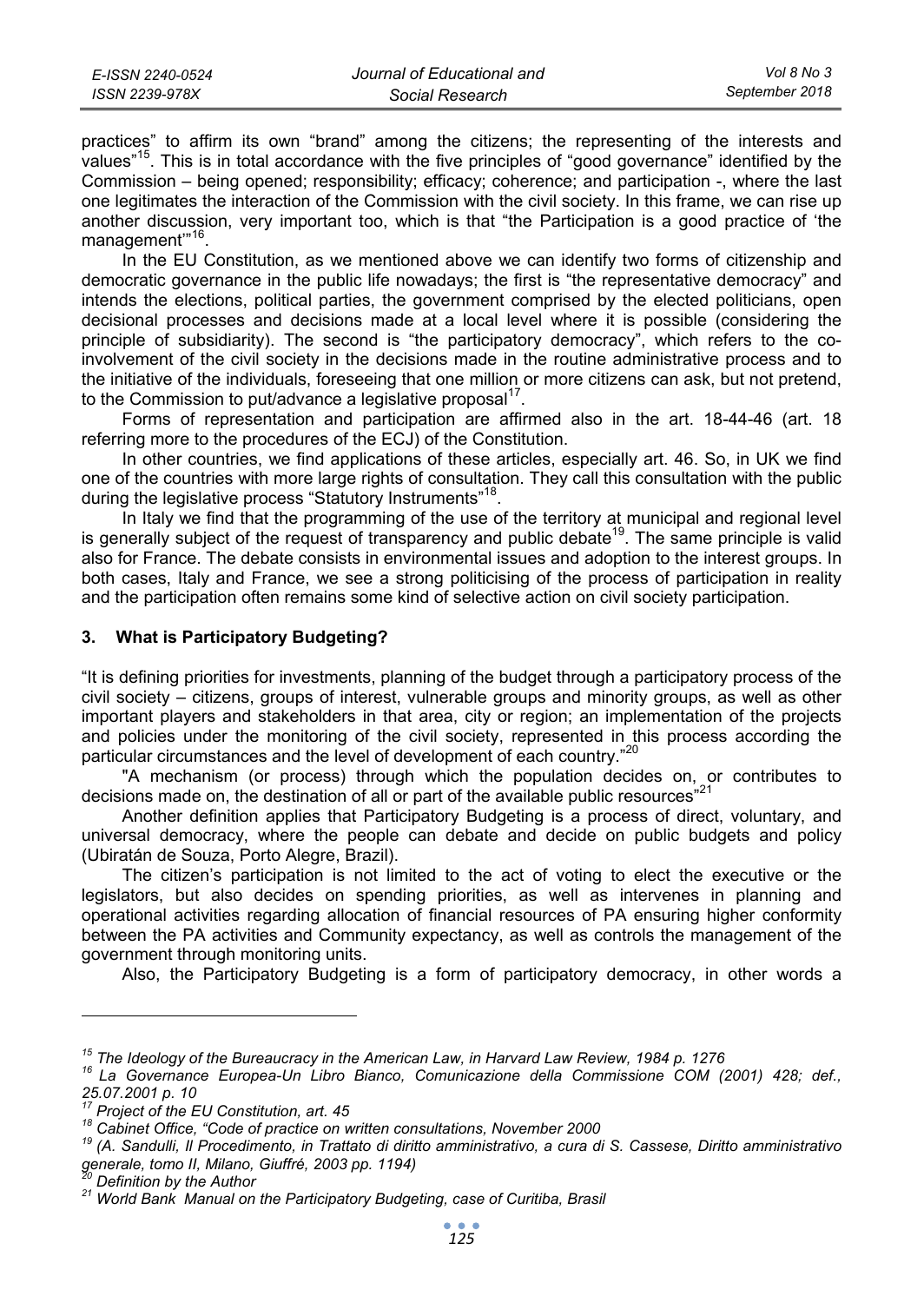| E-ISSN 2240-0524 | Journal of Educational and | Vol 8 No 3     |
|------------------|----------------------------|----------------|
| ISSN 2239-978X   | Social Research            | September 2018 |

combination of elements of direct or semi-direct democracy with representative democracy. Participatory Budgeting (PB) programs are innovative policymaking processes. Citizens are directly involved in making policy decisions.

### **4. Methodology and Techniques Used to Apply Budgeting through Citizen Participation in the Municipality Staff of Elbasan**

Talking about methodology used in this study we can identify as follow:

- First, a survey through questionnaires with the citizens and the municipality staff. The questionnaire for the citizens is focused in the services the municipality carries, the investments made till now, the level of communication, the transparency, the qualification of the staff and the Council members, the level of the taxes and tariffs and some demographic data to make a better segmentation of the community during the process. Meanwhile the questionnaire for the municipality staff is focused on the on the organic structure of the municipality and the consistency of the staff with this organic, the level of skills and knowledge of the staff to understand the need for qualification, the forms and the level of facility in decision-making by the staff, the knowledge on budgeting issues and techniques, the level of the education of the staff, the coordination between different departments of the municipality, the level of the use of the working time, the scientific level of the staff and the efforts to improve it, the level of the stipends and some specific demographic questions to understand the ways the training programme can be imposed. This can serve to measure the asymmetry on the perception of performance by both sides.
- Selection of the interviewees in a number of 360 persons from the citizens and 28 from the Municipality staff through randomization.
- Quantification of the information from the questionnaires expressing those in numerical form through escalation of the quality, preparation of the Data Coding Scheme and Dataentry template for the registration of the data collected.
- Analysis of the data once processing those from the questionnaires through SPSS programme subtracting all the necessary results from the survey, explaining the trends and performance of the municipality as well as the needs of the staff and their commitment in figures legible and understandable even for all non economist part of the environment.
- Ex post analyses through Cost and Benefit Analysis (CBA) method and other assessment techniques on the past projects and policies implemented from the Municipality comparing programs and policies in terms of *benefit-cost ratios*.
- Method of the Potential Pareto Efficiency and Potential Pareto Frontier based on Kaldor-Hicks Criterion (*the net benefits criterion*) to measure the community and Municipality surplus from the projects or policies to be implemented, finding in the same moment the willingness-to-pay of the citizens.
- Analysing the benefits and costs in a distorted market like the citizen environment of the Municipality of Elbasan through CBA and analysis of the *information asymmetry*.
- Analysing techniques on the budgeting process implemented in the Municipality of Elbasan; balance sheet analysis, cost structure analysis, financial management techniques to measure the effect of the investments made till now in different periods, demand vs. supply analysis for services and investments, preventive techniques on the calculation of the costs and investments.
- Sensitivity analysis in discounting to measure future value of the benefits of a project or policy trying dealing with uncertainty to fit the results of the nowadays investment with the strategic goals and objectives of the Strategic Development Plan of the City of Elbasan. By this analysis we can deal with the contingency and the probabilities that a project or policy can take place.
- Use of the methods to measure the *theoretical limitation of the willingness-to-pay* of the citizens regarding the payment of the taxes and tariffs of the Municipality.
- Planning methods in three levels, strategic long-term planning, mid-term planning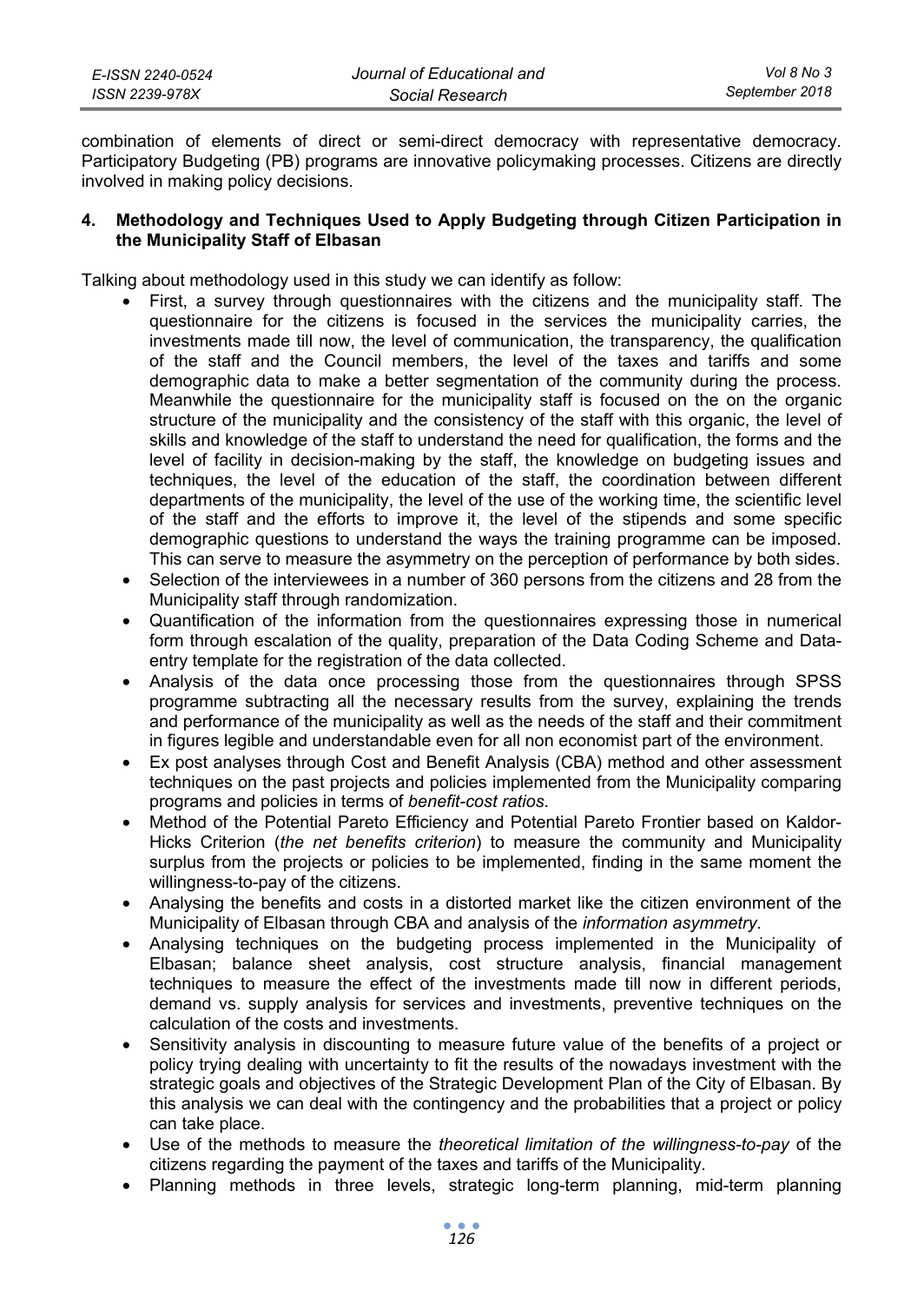(development plans) and short-term operative planning.

- Techniques for the segmentation of the market; based on the *priority characteristics*, on the *requested and expected benefits* and on the *behaviour* of the citizen community.
- Use of the Kenneth Arrow's theory on *social choice rule* called *General Possibility Theorem* stating that the persons must select between three or more alternatives based on four principles; First, *axiom of unrestricted domain*, each person is allowed to have any transitive preferences over the possible policy and alternatives, Second, *axiom of Pareto choice*, if one alternative is unanimously preferred to a second one, then the rule for choice will not select the second, Third, *axiom of independence*, the ranking of any two alternatives should not depend on what other alternatives are available and Fourth, *axiom of non-dictatorship*, the rule must not allow any one person dictatorial power to impose his or her preferences to the social ordering.
- Communication and negotiation techniques. This is necessary to spread and gather the necessary information for the project. Use of *Tactics of Distributive Bargaining* to exchange information with the citizens during the sensibility campaign of the study.
- Poverty mapping of the city of Elbasan, to identify the vulnerable zones and groups needing more attention from the Municipality regarding the allocation of the services and investments.
- Division of the city of Elbasan into zones including two neighbourhoods each, except one with three neighbourhoods.
- Open meetings and democratic discussions on the actual budget and the selection of the priorities monitored by the media.
- Standardization techniques on the formulation of the product  $-$  the communication campaign and the voting and elections of the priorities as well as citizen representatives in the PPB based on criteria agreed in advance by the representative committee members.
- Voting process in the Committee of the PB and decision-making by majority decision.
- Training for the members of the Committee of the PB on assessment methods and techniques through training courses.
- Verification and control of the selected priorities by the citizens in the right place through a process called Caravan of the Verification and Monitoring of the concrete situation.
- Definition of criteria on the evaluation of the priorities by the Committee of PB and quantification techniques for the criteria.
- Averaging of the results trough pondering and simple average method of the results assessed by the members of the Citizen Committee of PB.
- Brainstorming on the definition of the criteria as well as in the assessment of the priorities.

## **5. Findings and Conclusions**

The definition of the level of participation is a political decision, while participation in itself must not be a political event and issue, but a principal element of the democratization of life in our country, a precondition for our development in the future, in total accordance with the long-term goals of our country and should be reflected in well designed mechanisms, procedures and rules.

Being informed on what the municipality's budgetary and financial situation is, the community becomes aware of its budgetary restrictions. deciding to collaborate with local self-government PA, aiming not only at increasing the resources available for them, but at enlarging the infrastructure initially approved.

The community understands that its role in the development process of the city is very important and can't be ignored by the local self-government.

The vulnerable groups, as well as minorities in the city can be represented by their representative in the Committee and participate in the decision-making process, even when they are not politically represented in the Municipality Council.

The gap between the Municipality/State and the Citizen Community/Civil Society becomes smaller and tends to go in a full accordance when transparency between them is established.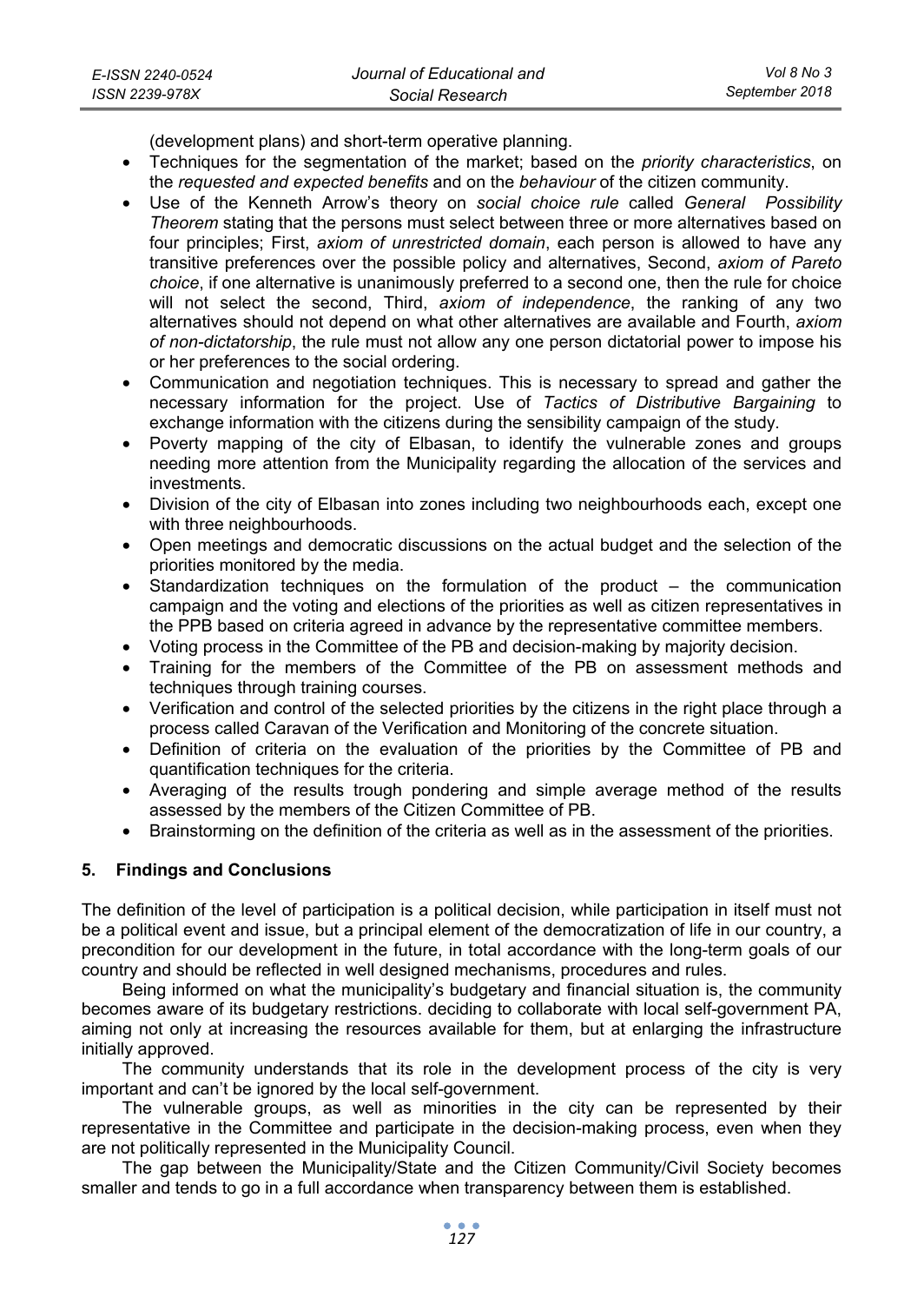| E-ISSN 2240-0524 | Journal of Educational and | Vol 8 No 3     |
|------------------|----------------------------|----------------|
| ISSN 2239-978X   | Social Research            | September 2018 |

We find Community and Municipality focusing on contrast and contradict resolution rather than coming down to conflict between each other, once direct democracy principle is accepted and established. This brings to more trust and as a result into more social capital, necessary for the development of the city in all directions.

Involvement of outside local agencies and experts to better define and calculate the costs and benefits for each project and policy the Municipality undertakes is a necessary tool to foster the process. This can increase community belief looking on them as the third party in the process between Municipality and Community. The process can be guaranteed.

The revenues of the Municipality from the taxes and tariffs increase as a result of the increase of the trust of the citizens to their Municipality.

Municipality can use the funds and grants for investments and services in a more effective and efficient way.

The Municipality staff becomes more professional and van increase the benefits per unit of costs oriented.

Having more projects and policies selected on a bottom-up process, it will be more possible to ensure funds for investments by the other sources than Municipality.

Citizen will contribute on the better management of the investments made from the Municipality considering that the chosen themselves the priorities – projects and policies – to be invested.

A well division of commune/municipality in zones would help to have an effective communication campaign, facilitate meetings and the distribution of resources, as well as better representation of the civil society in the CCPB.

Meanwhile, to ensure a higher quality of the citizen thought, it is necessary, still in a free voting system elections, to involve in the process thematic and interesting groups, whose existence is not based on a geographical base but on an interest, cultural and activity base – territorial and sector division. This kind of representation in the process is also very important for the quality and the tangibility of results of the process of PB.

#### **6. Outcomes from the Study**

The main outcome of this study is improvement of the actual functioning scheme of the Process of PB in the Municipality of Elbasan regarding the investments to be done.

A second outcome is the establishment of a Monitoring Unit on the development of the Process to ensure the necessary SOV for all the stakeholders and the actors taking part in the PB.

A third outcome is the first step toward institutionalizing of the PB, opening/establishing a link in the Budget Plan of the Municipality, stated in the balance sheet – final financial statement – also.

A fourth outcome is the production of the toolkit on the Process of Participatory Budgeting in Albania, useful for all other the local units in the future, which would want to adopt the process. This is also a first step toward institutionalizing of the PB in Albania, as well as of the participation principle in the Albanian Law.

A fifth outcome is the implementation of scientific methods used in the assessment of the projects and policies by the Municipality staff of Elbasan, assisted by NGO and banking staff too.

The last outcome I would mention is the findings regarding how to reduce the gap between Local PA and the Civil Society, to ensure better collaboration in the future and a faster development of the cities and other local units in Albania.

#### **References**

Albanian Constitution.

- A. Sandulli, (2003), *Il Procedimento, in Trattato di diritto amministrativo*, a cura di S. Cassese, Diritto amministrativo generale, tomo II, Milano, Giuffré, pp. 1194
- ABERS, Rebecca N. (2000), *Inventing Local Democracy: Grassroots Politics in Brazil*. Boulder, CO: Lynne Rienner.
- Alberto Magnaghi, (2005) "*The urban village: a charter for democracy and sustainable development in the city*", Preface, Participating in Democracy, Published by Zed Books.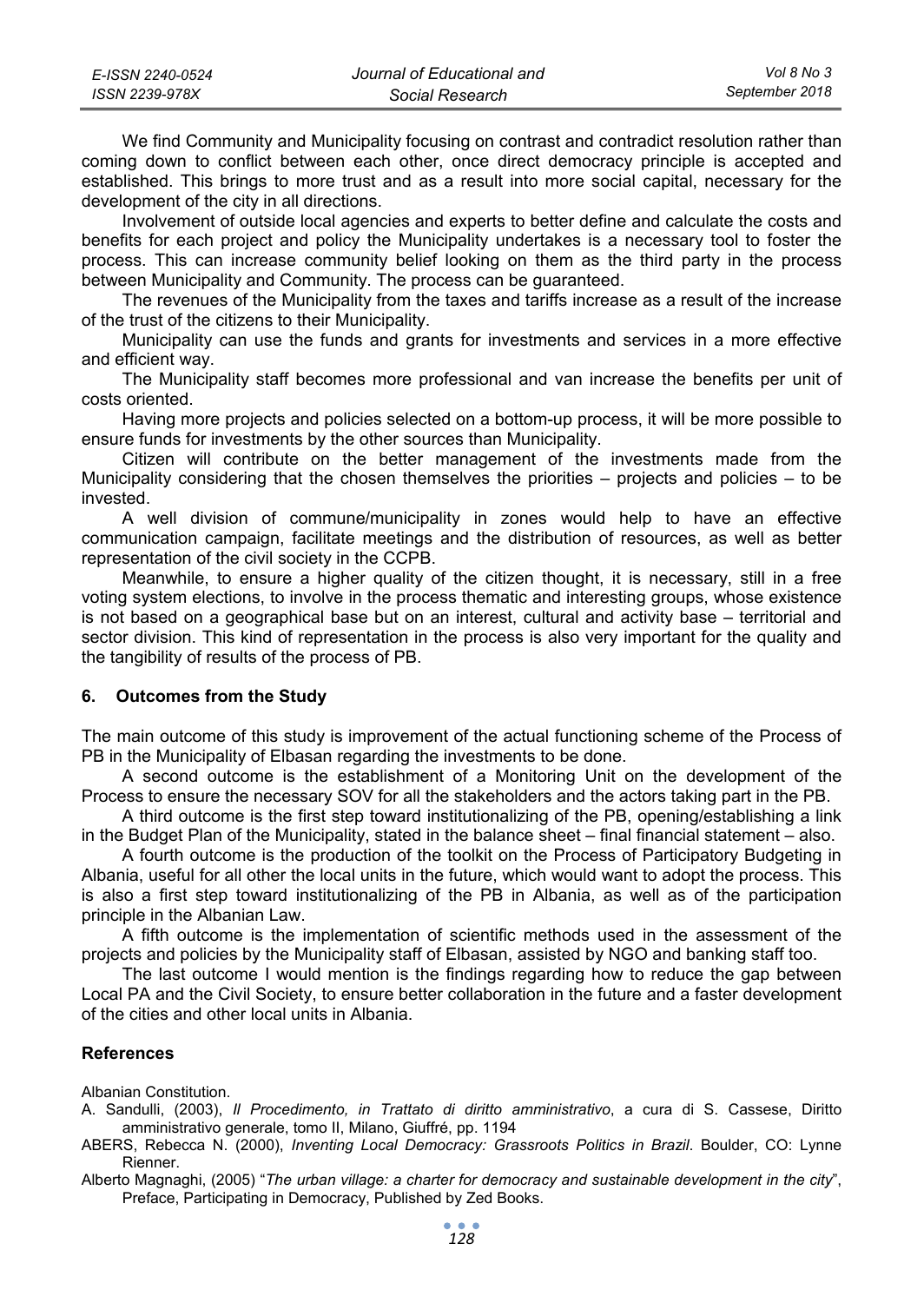Anne-Sophie Parent, (8<sup>th</sup> March 2004), President of the Social Platform EESC, *Conference on Participatory Democracy*, Speaking notes.

Anthony A. Atkinson, Rajiv D. Banker, Robert S. Kaplan and S. Mark Young, (2002), *Management Accounting*, Second Edition – Italian Edition, ISEDI – Prentice Hall International, pp. 59-85, 235-271, 273-300

Armstrong, Kenneth A. (March 2002), "Rediscovering Civil Society: The EU and the White Paper on Governance", *European Law Journal*, Blackwell Publishing. P. 103

Arnold C. Harberger, Glenn P. Jenkins, (2002), *Cost and Benefit Analysis*, The International Library of Critical Writings in Economics 152, pp. 5-22, 77-93, 175-204, 239-270, 447-455, 463-495, 665-6674, Published by Edward Elgar Publishing Limited.

Azfar, Omar, Satu Kahkonen, Anthony Lanyi, Patrick Meagher and Diana Rutherford (1999), *Decentralization, Governance, and Delivery of Public Services: The Impact of Institutional Arrangements - Research Plan*, IRIS Center, University of Maryland, College Park.

Berthold Rittberger, (2004), Nuffield College, Working Papers in Politics, *The Politics of Democratic Legitimation in the European Union*, W4.

Boardman, Greenberg, Vining and Weimer, (2001), *Cost and Benefit Analysis; Concepts and Practice*, Second edition, pp. 6-21, 25-45, 56-59, 86-98, 129-135, 166-176, 254-257, 358-363, Prentice Hall.

*Report of monetary policy* on the first trimester 2012, Bank of Albania

Burgess, Marisa Carmona and Theo Kolstee, (1997), *Contemporary Policies for Enablement and Participation*: A Critical Review in The Challenge of Sustainable Cities. Neo-liberalism and Urban Strategies in Developing Countries, London: Zed Books.

Burns, Danny, Robin Hambleton and Paul Hoggett, (1994), *The Politics of Decentralization. Revitalizing Local Democracy*, London: Macmillan.

Cabinet Office, (November 2000) "*Code of practice on written consultations*".

Carine Clert, Arsala Dean and Jolande Trebicka, (August 2004), *Draft Albania Concept Note*, Participatory Budgeting Pilot, in Selected Small Towns and Rural Communes, The Budget As An Entry Point to Strengthen Citizen-Government Dialogue, World Bank.

Catherine Forde, (2004), *The Irish Local Government Reforms*, Participatory Democracy or Pseudo-Participation?

Catherine Hoskyns, (April 2000), Political *Studies Association – UK 50th Annual Conference*, Deliberative Democracy and the European Union, London.

Christine Reh, (21 November 2002), Deliberately Europe, www.openDemocracy.com

Christopher Lord, (March 2003), *Legitimacy, Democracy and the EU, when abstract questions become practical policy problems*, Policy Paper.

Co-Plan Tirana - Institute for Habitat Development in Albania, *Project Proposal on EGUG II in the Municipalities of Elbasan and Fier*, Albania.

Co-Plan Tirana - Institute for Habitat Development in Albania, *Project Proposal on PBP in the Municipality of Elbasan*, Albania

Commission, "*Communication on Promoting the role of voluntary organizations and foundations in Europe*," COM(97) 241 final, indent 9.7.6 June 1997

Commission, "*European Social Policy - The Way Forward for the union: A White Paper.*" 1994

Commission, "*European Social Policy: Options for the Union. Green Paper*." 1993

Communicate of the Commission "*On a reinforced culture of the consultancy and dialogue*" – General Principles and Minimum Standards on the consulting of the interested parties, Recommendation by Commission, COM 2002, 704; pp 18-20, def., on 11.12.2002

Curtin, (1998) "Civil Society and European Union, Opening Spaces for Deliberative Democracy", *Collected Courses of the Academy of European Law*.

Data taken from *Albanian Foreign Investment Promotion Agency* (ANIH), established by Albanian Government to promote investment and to create a favorable business environment, 2005.

Cremers, Martjn and Vinay Nair, 2005, *Governance mechanisms and equity prices*, Journal of Finance 60 (6), 2859-2894.

Camron T.A., James M.D. Estimating Willingness to Pay from Survey Data: An Alternative Pre-Test-Market Evaluation Procedure // Journal of Marketing Research, 1987. – No 24(4). – pp. 389-395

Aboody, David and Baruch Lev, 2000, *Information asymmetry, R&D, and insider gains*, Journal of Finance 55 (6), 2747-2766.

Nicolas Berger, (July 2004), Civil Society Contact Group, *"Participatory Democracy; Organized Civil Society and the' New' Dialogue"*, Online paper 09/04, Published by Federal Trust for Education and Research. Draft Treaty of EU.

Paul Bernd Spahn, (1995), *Local Taxation: Principles and Scope*, Edition by Jayanta Roy, Macro-economic Management and Fiscal decentralization, Economic Development Institute of the World Bank; pp. 221- 233

White paper, Ib. p. 3, pp. 622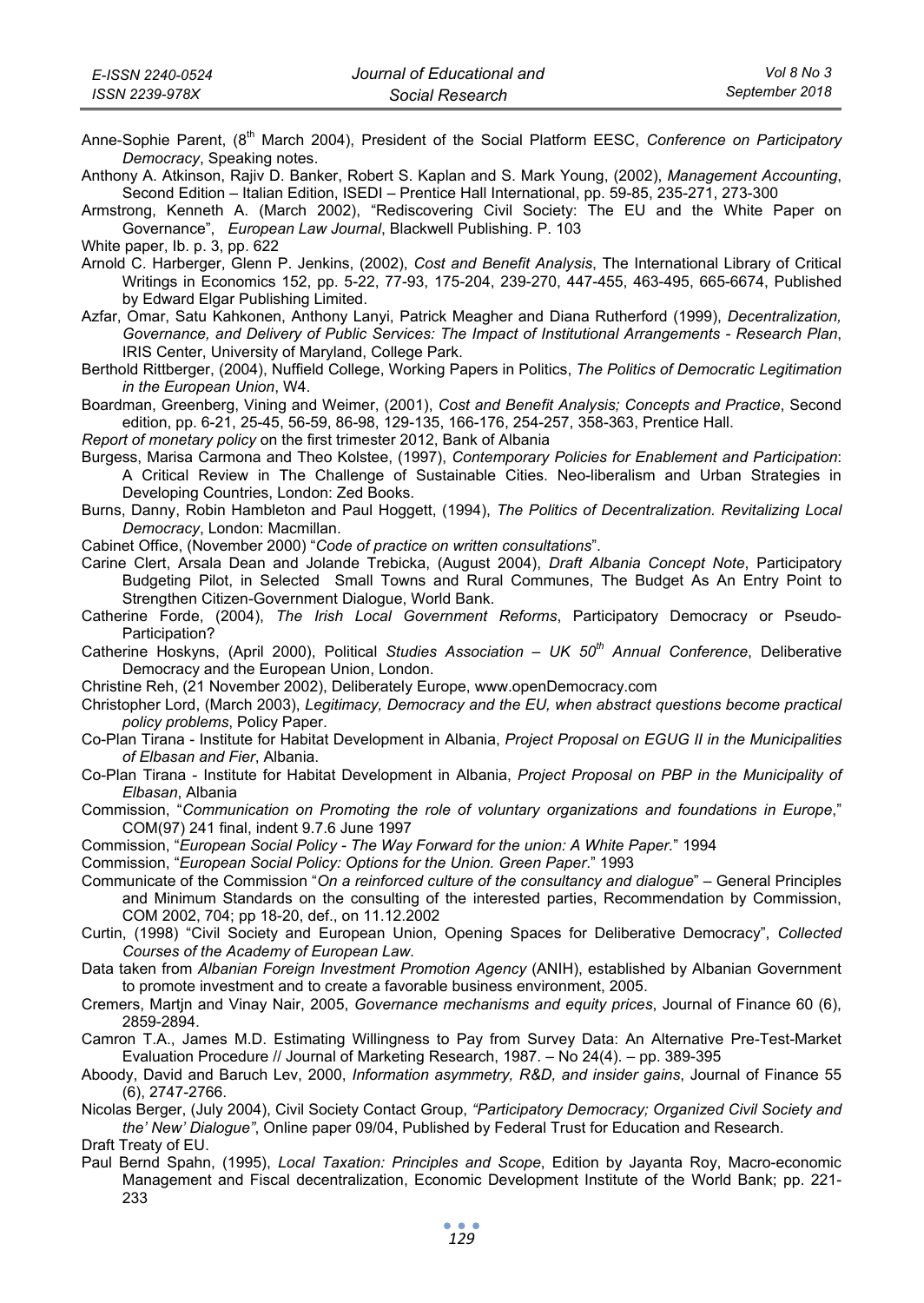Eduardo Canel, (October 2001), Municipal Decentralization and Participatory Democracy: Building a New Mode of Urban Politics in Montevideo City, *European Review of Latin American and Caribbean Studies 71*, pp. 25-46

EU Constitution.

European Charter, 47<sup>th</sup> TEREZIN, Next Generation Democracy, For a trye participatory democracy in an enlarged European Union; For a Union where the citizens are closer to the citizens; For a real substance to the Constitution's Article 47.

Fact Sheet, *Democracy Policy*, Ministry of Justice, Sweden, Article no. Ju 04.18e, December 2004.

- Fernando Pinando, Óscar Rebollo Izquierdo and Joel Martí Ólive, (October 2002), Tools for civic participation, foundations, methods and techniques, *Essays on Civic Participation*, paper 6, Regional Government of Barcelona County, Network of Municipalities, "*Flor de Maig*", Center for Civic Participation.
- Gabriele Abes and Alfons Bora, (2005), Public Participation, stakeholders and expertise; Multi-actor spaces in the Governance of Biotechnology, PRIME, Institute for Science and Technology (IWT), University of Bielefeld.
- Gerda Falkner, Miriam Hartlapp, Simone Lieber and Oliver Trieb, (September 2002), 1st Pan-European Conference on European Union Politics, Democracy, Social Dialogue and Citizenship in the European Multi-level System, Bordeaux.
- Gerry Stocker, (30. 09 01.10. 2004), Council of Europe, *Strengthening local democracy and democratic participation in a changing world*, "Strengthening local democracy and citizens' participation – recent trends in Europe", Conference in Oslo.
- Giovanni Allegretti and Carsten Hercberg, (2004), Participatory Budgets in Europe, Booklet; *Between efficiency and growing local democracy*, Transnational Institute and the Centre for Democratic Policy-making, INI Briefing Series, No 5.
- Giovanni Di Stasi, (30 September-1 October 2004), Speech in the Conference "Strengthening local democracy and democratic participation in a changing world", *The Congress of Local and Regional Authorities*, Council of Europe, Oslo.
- Gordon Crawford, *Evaluating EU promotion of human rights, democracy and good governance: towards a participatory approach*, University of Leeds, UK.
- Harold Bierman, JR., Charles P. Bonini and Warren H. Hausman, (1991), *Quantitative Analysis for business decisions*, Eighth edition, pp. 93-107, 138-152, 160-181, IRWIN
- Henderson, David. (2001), *Misguided Virtue, False Notions of Corporate Social Responsibility*, IEA.
- Ida-Elisabeth Andersen and Birgit Jaeger, (April 2002), *Danish participatory models Scenario workshops and consensus conferences: towards more democratic decision-making*.
- Igor Mayer, (1997), *Debating Technologies*, A Methodological Contribution to the Design and Evaluation of Participatory Policy Analysis (Tilburg University Press, Tilburg).
- Francesca Bignami, *Il Procedimento Amministrativo nel Diritto Europeo* "Tre generazioni di diritti di partecipazione", pp 106
- Jaen-Luc Dehaene, (March 2004), Statement, Conference *"Participatory democracy: current situation and opportunities provided by the European Constitution"*, Season 2 "Towards an European civil dialogue", Brussels.
- Jason Ferguson, (October 2003), Improving Citizens Access to Citizens; *ECAS Recommendations to the European Commission and other Institutions*, ECAS Preliminary Report.
- John Loughlin, (30. 09 01.10. 2004), Council of Europe, *Strengthening local democracy and democratic participation in a changing world* , "A moment of different models and phases for strengthening local democracy and participation", Conference in Oslo.

*Journal of the Albanian Institute of Statistics*, 1 January 2004

- Kaufmann, Bruno, Alain Lamassoure and Jürgen Meyer, (2004), Transnational Democracy in the Making, IRI Europe Handbook.
- Kendall, Jeremy and Anheier, Helmut K., (1999), "The third sector and the European Union policy process: an initial evaluation", *Journal of European Public Policy*, Vol.6, No.2, pp.283-307
- La Governance Europea-Un Libro Bianco, Comunicazione della Commissione COM (2001) 428; def., 25.07.2001, pp. 10
- *Law on Organization and Functioning of Local Government*. No. 8652 of 31 July, 2000. article 32, 34 and 35.
- Marguerite A. Peeters, (June 11, 2003), American Enterprise Institute Conference on *"Nongovernmental organizations: the growing power of an unelected few"*, The principle of participatory democracy in the new Europe: a critical analysis.
- Maria Nigro, (1980), *Il nodo della Partecipazione*.
- Michael Nentwitch, (May 1995), Citizen's Involvement in European Union Politics; Towards a more Participatory Democracy? *Fourth Biennial International ECSA* Conference, South Carolina, USA.
- *Official Journal of the European Communities*, (30 May 2001), Regulation (EC) No. 1049/2001 of the European Parliament and of the Council; Regarding public access to European parliament, Council and Commission documents.